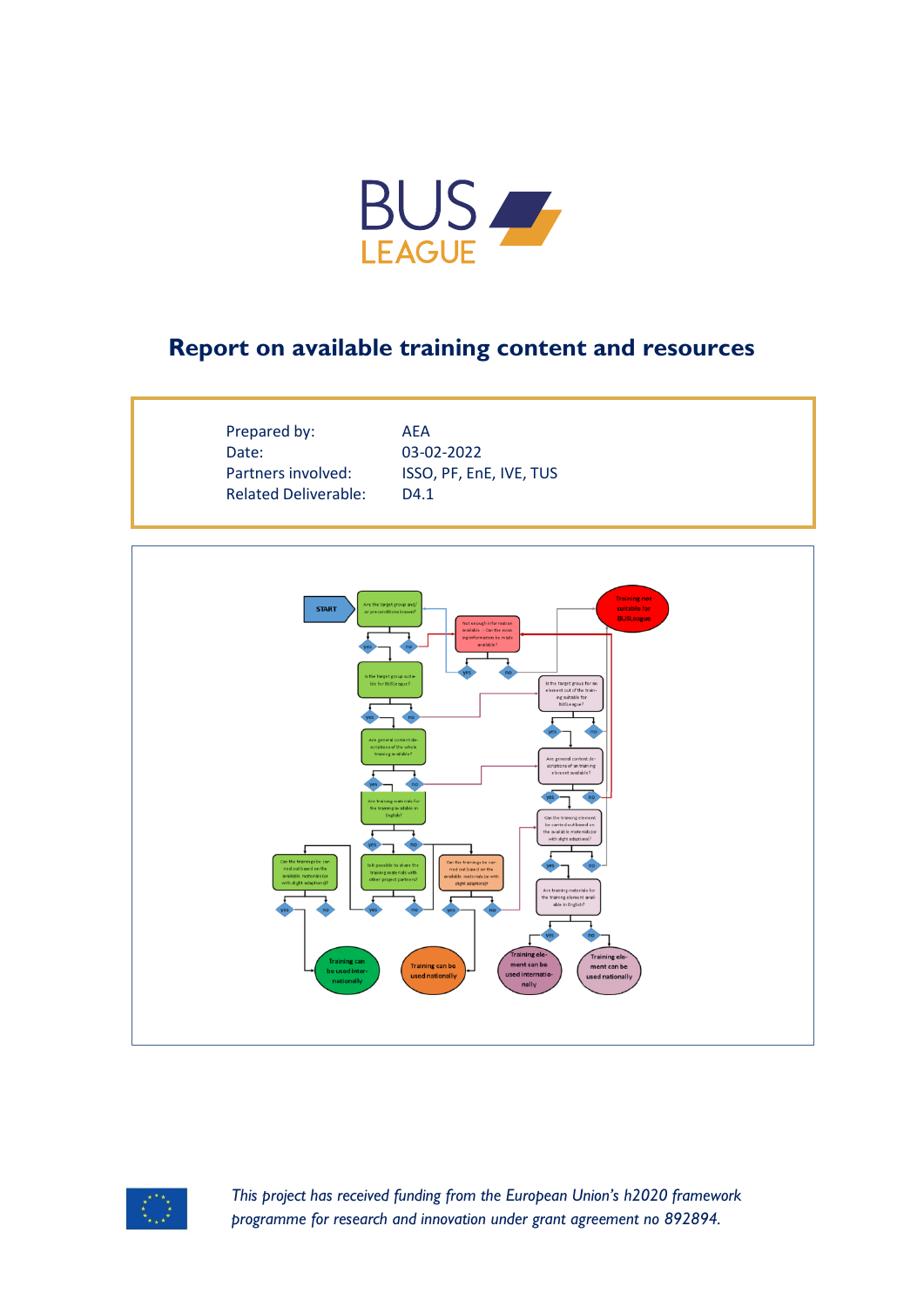## **DESCRIPTION**

This report provides the basis for the further preparation of upskilling activities needed in the partner countries by building upon the experience of the previous BUILD UP Skills and Construction Skills projects and the work done so far in the BUSLeague project.

Based on national implementation plans in the partner countries, the focus of this report was to identify, assess and collate relevant upskilling content and resources (curricula, presentations, handbooks, demos, e-tools, schematics, etc.) from previous national and European projects. This was done through a collecting and reviewing process tuned to the specific needs of the project.

In the first phase, the partners were asked to clarify their national implementation plans and announce relevant upskilling trainings that are already available in their countries to build upon. In order to collect data and identify if an existing training scheme or module is relevant for the further implementation in BUSLeague, a specific collection scheme (including specific questions for further evaluation) was created. This collection scheme was filled in by the partner countries. According to this collection scheme, 60 trainings or training modules have been registered by the project partners.

In the second phase, in the extent to which these trainings can be used in BUSLeague was evaluated. To be able to assess the collected trainings according to a uniform scheme, a decision tree was created. Based on the assembled information on relevant trainings (training modules) available in the partner countries, this decision tree was used to find out whether the training or the training module is generally suitable for the implementation in the frame of the BUSLeague project. Moreover, it was clarified if the training or training module can only be implemented nationally or also internationally.

The evaluation of relevant training programmes and modules in partner countries led to the conclusion that most of them are (at least partly) within the specific scope of the BUSLeague EEskills qualification<sup>1</sup>. Unfortunately, the upskilling content and resources (such as general content descriptions, training materials, suggested examination procedures, lesson plans and descriptions of learning outcomes) of many of the training modules are only available in national languages. This means that these training modules cannot be used in other partner countries without further adaptation. Nevertheless, these training modules can be used nationally for the further implementation within BUSLeague, especially for the development of short training elements/modules.

The following identified training programmes and modules not only fall within the specific scope of the definition of the BUSLeague EE-skills qualification, but also provide upskilling content and resources in English. Therefore, they can be used in all partner countries to build upon, if national demand is identified.

<sup>&</sup>lt;sup>1</sup> A specific scope of relevant qualifications to be developed within BUSLeague has been defined.



*This project has received funding from the European Union's h2020 framework programme for research and innovation under grant agreement no 892894.*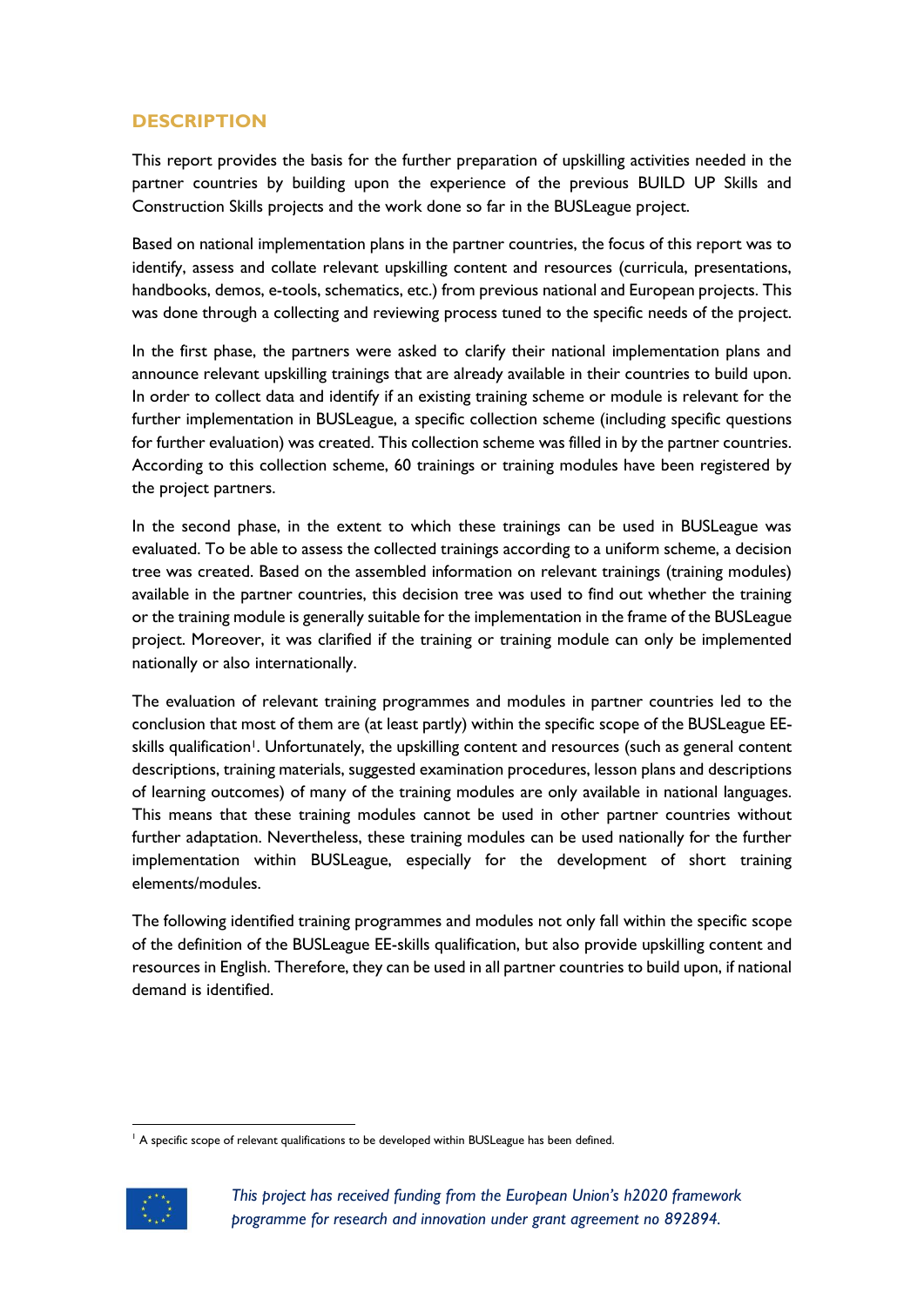*Collected trainings/training modules that can "potentially" be used in the partner countries (Source: Austrian Energy Agency)*

| No.            | <b>Country/Partner</b> | Training (programme/module) title                                                                                                                                                                                         |
|----------------|------------------------|---------------------------------------------------------------------------------------------------------------------------------------------------------------------------------------------------------------------------|
| $\mathbf{1}$   | Austria/AEA            | <b>Basics of Building Physics (Module of Building Inspection)</b>                                                                                                                                                         |
| $\overline{2}$ | Austria/AEA            | Quality Inspection of the Building Envelope (Module of Building<br>Inspection)                                                                                                                                            |
| 3              | Austria/AEA            | Energy Balances and Demand Forecasts, Energy Certificates and<br><b>Certification Programmes (Module of Building Inspection)</b>                                                                                          |
| $\overline{4}$ | Austria/AEA            | <b>Renovation Concept (Module of Building Inspection)</b>                                                                                                                                                                 |
| 5              | Austria/AEA            | <b>General Tasks for the Building Inspection (Module of Building</b><br>Inspection)                                                                                                                                       |
| 6              | Austria/AEA            | Monitoring Process (Module of Building Inspection)                                                                                                                                                                        |
| $\overline{7}$ | Austria/AEA            | <b>Building Operation (Module of Building Inspection)</b>                                                                                                                                                                 |
| $\, 8$         | Spain/BH and IVE       | <b>Energy Efficiency in Buildings</b>                                                                                                                                                                                     |
| 9              | Ireland/TUS            | NZEB Fundamentals (Attention: confirmation needed by the<br>education training board if the available materials can be shared<br>internationally)                                                                         |
| 10             | Ireland/TUS            | NZEB Retrofit (Attention: confirmation needed by the education<br>training board if the available materials can be shared<br>internationally)                                                                             |
| 11             | Ireland/TUS            | NZEB Ventilation (Attention: not the whole training but selected<br>training modules correspond to the scope of the BUSLeague EE-skills<br>qualification)                                                                 |
| 12             | Ireland/TUS            | NZEB Site Supervisor (Attention: not the whole training but selected<br>training modules correspond to the scope of the BUSLeague EE-skills<br>qualification)                                                             |
| 13             | Ireland/TUS            | NZEB Electrical (Attention: not the whole training but selected<br>training modules correspond to the scope of the BUSLeague EE-skills<br>qualification)                                                                  |
| 14             | Ireland/TUS            | NZEB Plumbing (Attention: not the whole training but selected<br>training modules correspond to the scope of the BUSLeague EE-skills<br>qualification)                                                                    |
| 15             | Ireland/TUS            | NZEB Carpentry (Attention: not the whole training but selected<br>training modules correspond to the scope of the BUSLeague EE-skills<br>qualification)                                                                   |
| 16             | Ireland/TUS            | NZEB Bricklayers (Attention: not the whole training but selected<br>training modules correspond to the scope of the BUSLeague EE-skills<br>qualification)                                                                 |
| 17             | Ireland/TUS            | NZEB Plastering (Attention: not the whole training but selected<br>training modules correspond to the scope of the BUSLeague EE-skills<br>qualification)                                                                  |
| 18             | Ireland/TUS            | LU <sup>2</sup> 1: NZEB Collaborative BIM <sup>3</sup> to Achieve NZEB (Attention: not the<br>whole training but selected training modules correspond to the scope<br>of the BUSLeague EE-skills qualification) - BIMzeED |

<sup>2</sup> Learning Unit (LU)

<sup>3</sup> Building Information Modelling (BIM)

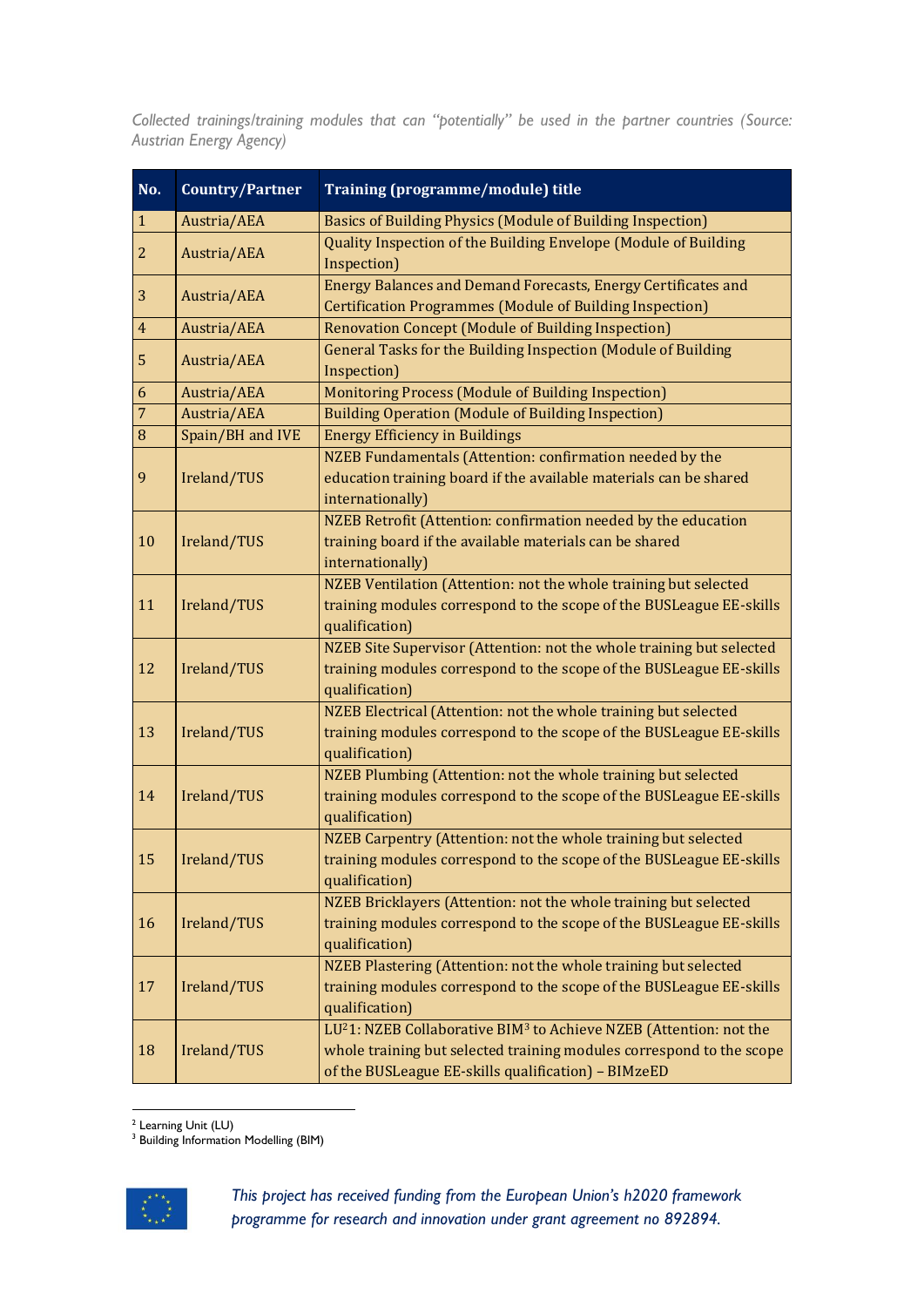|    |                          | LU2: BIM & NZEB for Workers (Attention: not the whole training but    |
|----|--------------------------|-----------------------------------------------------------------------|
| 19 | Ireland/TUS              | selected training modules correspond to the scope of the BUSLeague    |
|    |                          | EE-skills qualification) - BIMzeED                                    |
|    | Ireland/TUS              | LU4: NZEB Realisation & Commissioning: Building Services & Smart      |
|    |                          | Technologies (Attention: not the whole training but selected training |
| 20 |                          | modules correspond to the scope of the BUSLeague EE-skills            |
|    |                          | qualification) - BIMzeED                                              |
| 21 | Ireland/TUS              | LU5: Realisation & Commissioning Quality Assurance (Attention: not    |
|    |                          | the whole training but selected training modules correspond to the    |
|    |                          | scope of the BUSLeague EE-skills qualification) - BIMzeED             |
| 22 | Ireland/TUS              | LU6: BIM Model Uses during Construction (Attention: not the whole     |
|    |                          | training but selected training modules correspond to the scope of the |
|    |                          | <b>BUSLeague EE-skills qualification) - BIMzeED</b>                   |
|    | Ireland/TUS              | LU7: BIM Model Uses for Specification & Quantification (Attention:    |
| 23 |                          | not the whole training but selected training modules correspond to    |
|    |                          | the scope of the BUSLeague EE-skills qualification) - BIMzeED         |
| 24 | Ireland/TUS              | LU8: BIM Model Standardisation for NZEB Design (Attention: not the    |
|    |                          | whole training but selected training modules correspond to the scope  |
|    |                          | of the BUSLeague EE-skills qualification) - BIMzeED                   |
| 25 | Ireland/TUS              | LU11: NZEB Building Facility Management (Attention: not the whole     |
|    |                          | training but selected training modules correspond to the scope of the |
|    |                          | <b>BUSLeague EE-skills qualification) BIMzeED</b>                     |
|    | Ireland/TUS              | LU12: BIM in Facility Management Software (CMMS) (Attention: not      |
| 26 |                          | the whole training but selected training modules correspond to the    |
|    |                          | scope of the BUSLeague EE-skills qualification) - BIMzeED             |
| 27 | <b>Bulgaria/EnEffect</b> | Fit-to-NZEB Programmes on Deep Energy Retrofitting                    |
|    | <b>Bulgaria/EnEffect</b> | <b>CraftEdu Programmes for:</b>                                       |
|    |                          | 1. HVAC <sup>4</sup> Installers                                       |
|    |                          | 2. Carpenters                                                         |
|    |                          | 3. Electricians (High Voltage)                                        |
| 28 |                          | 4. Installers of Windows and Doors                                    |
|    |                          | 5. Hydro-Insulators (Roofs and Foundations)                           |
|    |                          | 6. Electricians (Low Voltage)                                         |
|    |                          | 7. Chimney Sweepers (Installation)                                    |
|    |                          | 8. Chimney Sweepers (Inspection)                                      |

## **MORE INFORMATION**

The full version of this deliverable can be found on the BUSLeague project website at the following link:<https://busleague.eu/outcomes/>

<sup>4</sup> Heating, Ventilation and Air Conditioning (HVAC)